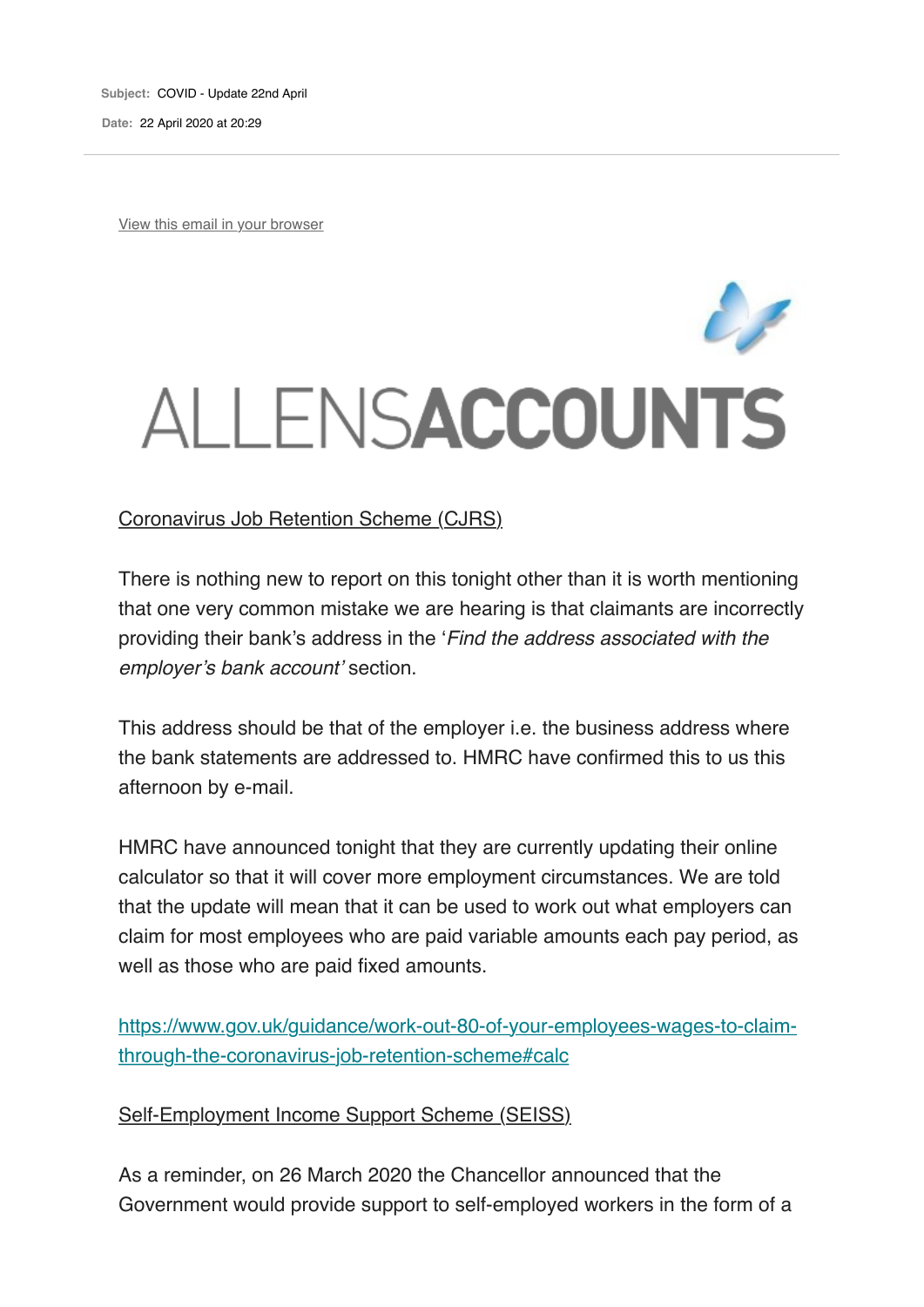cash grant of 80% of their profits, up to £2,500 per month.

We have covered the details of the scheme on previous briefings but one of the key conditions is that to be eligible an individual must have filed a tax return for 2018/19. These returns were of course due for filing on 31 January 2020 but the Chancellor generously allowed those who had missed this deadline until tomorrow, **Thursday 23 April 2020**, to file any outstanding returns.

HMRC have confirmed that an individual cannot apply for the scheme and they will contact people who are eligible in mid-May, based on information provided in tax returns. Individuals will then be asked to confirm that their business has been adversely affected by coronavirus and to give HMRC their bank account details

The first payments are expected to be made in June in the form of a lump sum to cover March, April and May.

https://www.gov.uk/guidance/claim-a-grant-through-the-coronavirus-covid-19 self-employment-income-support-scheme

Fraudsters Targeting Businesses

Various media organisations are reporting a huge increase in scams and attempted fraud as a result of the Government's coronavirus measures.

In particular fraudsters are seemingly targeting businesses seeking financial support with e-mails accusing them of 'operating illegally' with follow up calls, purporting to be from HMRC, asking them to click on a link to pay a fine. HMRC have also warned of text messages falsely claiming that recipients can apply for coronavirus tax rebates.

The Times has reported more than 60 scam websites have already been removed and that HMRC has asked internet service providers to remove another 227 web addresses.

Please ignore any e-mails, texts, calls or WhatsApp messages purporting to be from HMRC or other Government organisation. If in any doubt whether a

communication you have received in the communication of advice for advice. The communication of advice for adv<br>The communication of advice for advice for advice for advice for advice. The communication of advice for advice